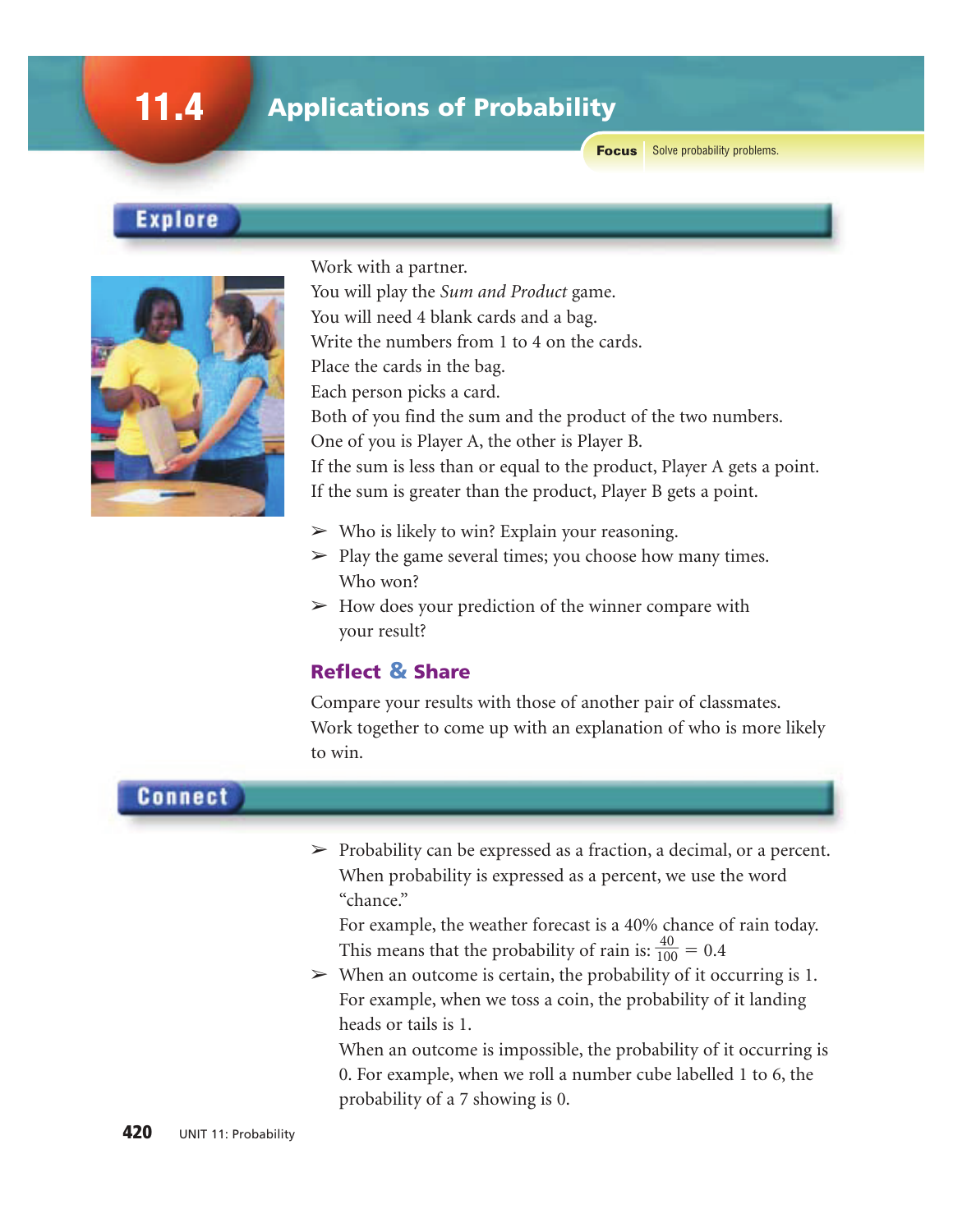| <b>Example</b>  |                                                                        |  |  |  |  |  |
|-----------------|------------------------------------------------------------------------|--|--|--|--|--|
|                 | Flick This is an Ultimate Frisbee team.                                |  |  |  |  |  |
|                 | The team plays 3 games against 3 other teams.                          |  |  |  |  |  |
|                 | All 4 teams have equal chances of winning.                             |  |  |  |  |  |
|                 | a) What is the chance that Flick This will win all three of its games? |  |  |  |  |  |
|                 | b) What is the chance that Flick This will win exactly one game?       |  |  |  |  |  |
|                 | c) What is the chance that Flick This will win at least two games?     |  |  |  |  |  |
| <b>Solution</b> | For any game, the possible outcomes are win $(W)$ or lose $(L)$ .      |  |  |  |  |  |
|                 | These outcomes are equally likely. Draw a tree diagram to list the     |  |  |  |  |  |
|                 | possible results of 3 games for Flick This.                            |  |  |  |  |  |



There are 8 possible outcomes.

**a)** There is 1 outcome in which Flick This wins all three games: WWW

So, the probability of 3 wins is:  $\frac{1}{8} = 0.125$ So, the chance of winning 3 games is 12.5%.

**b)** There are 3 outcomes in which Flick This wins exactly one game: WLL, LWL, LLW

So, the probability of winning exactly 1 game is:  $\frac{3}{8} = 0.375$ So, the chance of winning exactly 1 game is 37.5%.

**c)** There are 4 outcomes in which Flick This wins at least two games: WWW, WWL, WLW, LWW So, the probability of winning at least 2 games is:  $\frac{4}{8} = \frac{1}{2} = 0.5$ So, the chance of winning at least 2 games is 50%.

**The word "exactly" is included because "winning one game" might be interpreted as winning one or more games.**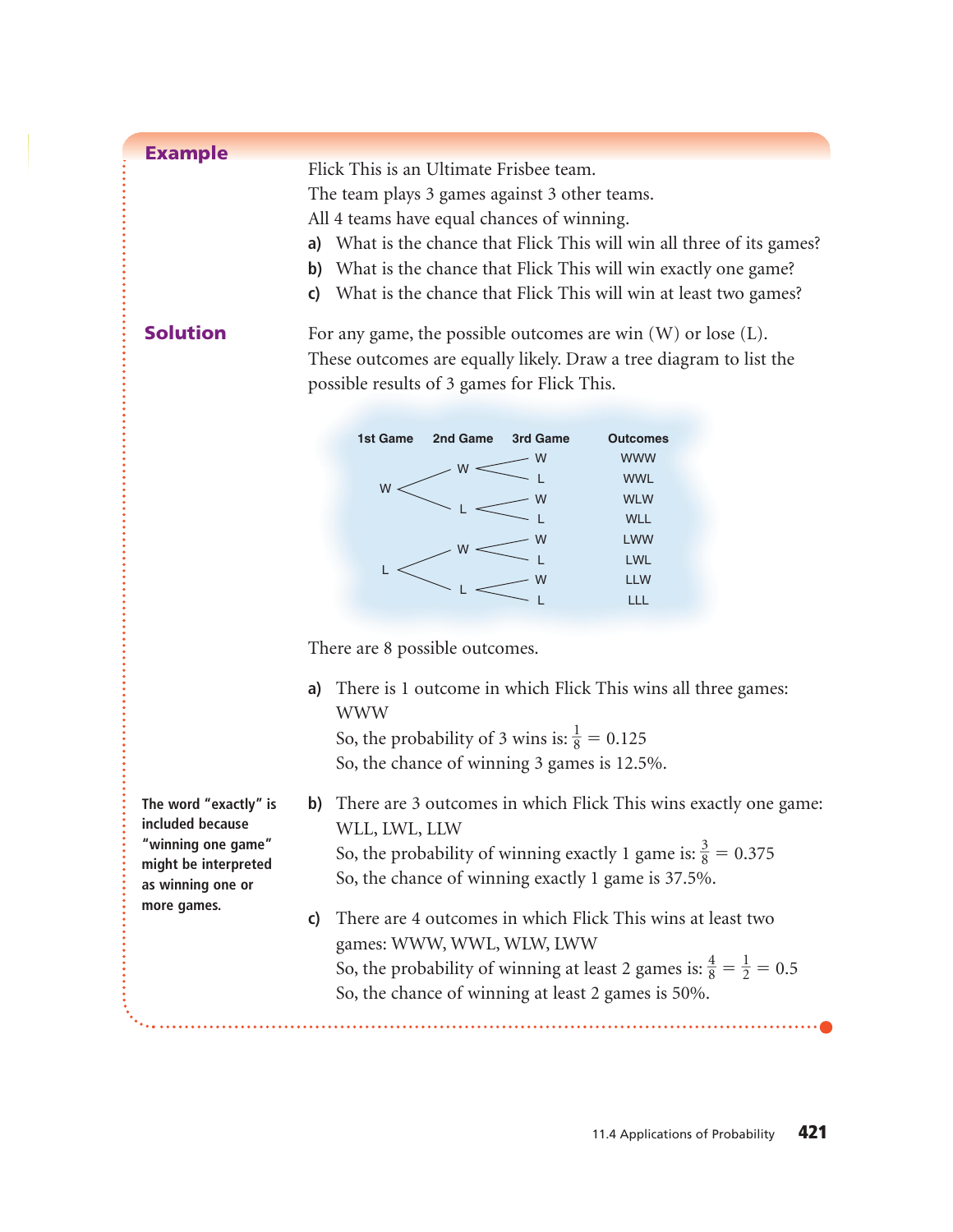1. The 1st, 2nd, and 3rd place winners of a contest can be female or male. This tree diagram shows the possible outcomes of the contest.



- **a)** How many possible outcomes are there?
- **b)** What is the probability that all the winners are female?
- **c)** What is the probability that none of the winners is male?
- **d)** How are the answers to parts b and c related? Explain.

2. On this spinner, the pointer is spun once.

The colour is recorded.

The pointer is spun a second time.

The colour is recorded.

- **a)** Suppose you win if you spin the same colour on both spins. What are your chances of winning?
- **b)** Suppose you win if you spin two different colours. What are your chances of winning?
- 3. **a)** Three coins are tossed. Find the chance of tossing: **i)** one heads and two tails **ii)** exactly two heads **iii**) at least two tails **iv**) no heads
	- **b)** Why do we need the words "at least" in part a, iii? What if these words were left out? How would the answer change?
	- **c)** Why do we need the word "exactly" in part a, ii? What if this word was left out? How would the answer change?
- 4. At a carnival, the game with the least chance of winning often has the greatest prize. Explain why this might be.



**Practice** 

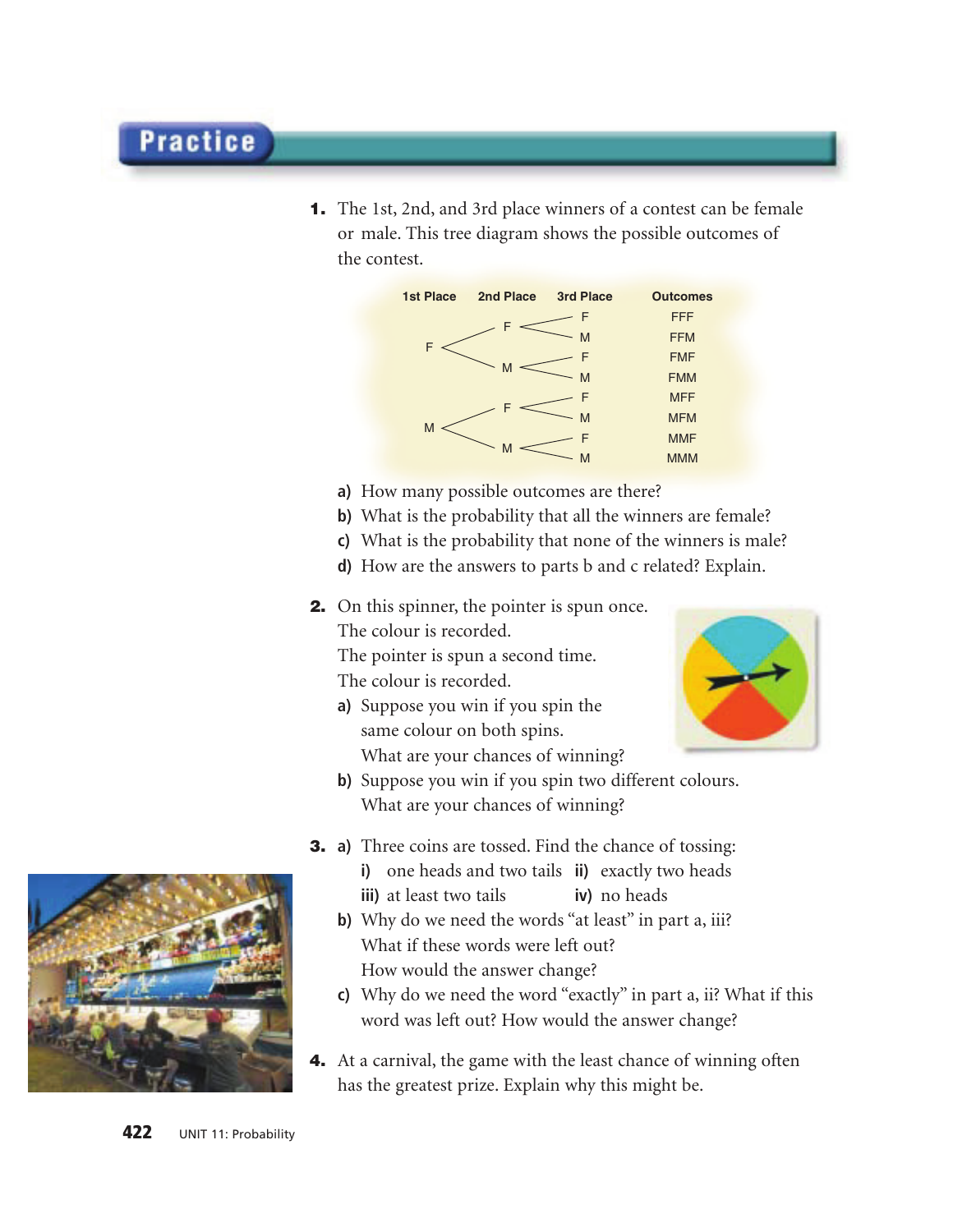

- **5.** There are four children in a family. What is the chance of each event?
	- **a)** There are two boys and two girls.
	- **b)** There is at least one girl.
	- **c)** All four children are of the same gender.

**6. Assessment Focus** The school cafeteria has this lunch menu. A student chooses a sandwich and a vegetable. Assume the choice is random.

- **a)** Find the probability of each possible combination.
- **b)** Suppose 3 desserts were added to the menu. Each student chooses a sandwich, a vegetable, and a dessert. How would the probabilities of possible combinations change? Use examples to explain your thinking.

| Lunch Menu            |                 |  |  |  |  |
|-----------------------|-----------------|--|--|--|--|
| Sandwich              | Vegetable       |  |  |  |  |
| <b>Grilled Cheese</b> | <b>Broccoli</b> |  |  |  |  |
| Chicken               | Carrots         |  |  |  |  |
| Tuna                  |                 |  |  |  |  |

## Take It Further

7. At the school carnival, there is a game with two spinners.



**Spinner A** Spinner B



You get two spins.

You may spin the pointer on each spinner once, or spin the pointer on one spinner twice.

If you get pink on one spin and yellow on another spin (the order does not matter), you win.

To have the greatest chance of winning, what should you do? Explain.

How is probability related to chance? Use an example in your explanation.



Calculator Skills

consecutive prime numbers have a product of 7429 and a sum of 59?